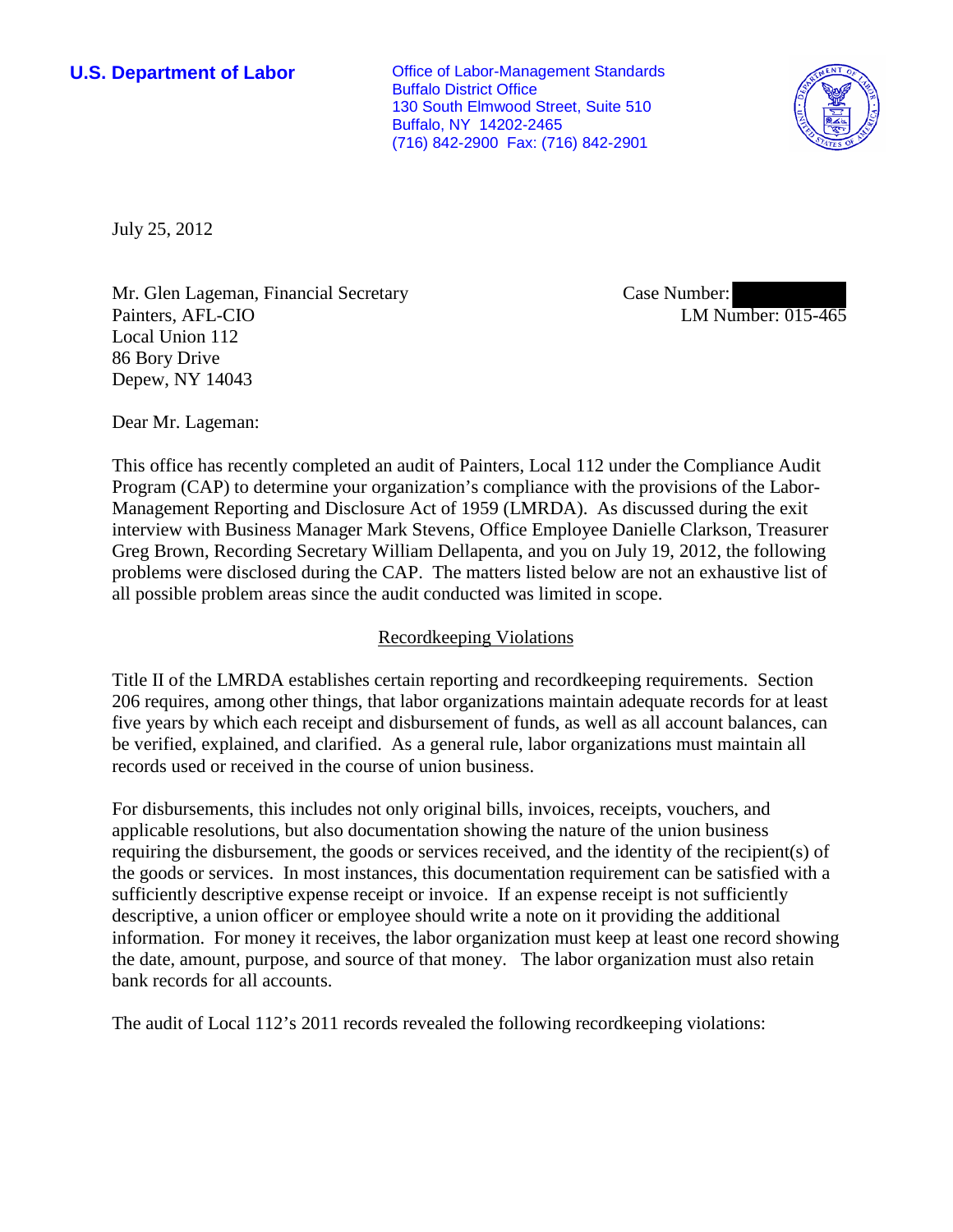Mr. Glen Lageman July 25, 2012 Page 2 of 4

1. Failure to Maintain Reconciled Books

Local 112's audited records did not accurately reflect the cash in the bank when compared to the bank statements. The local maintained checks stubs which did not record accurately the amounts held in the union's account. The beginning and ending balances did not match the union's bank accounts and it appears the union had long standing errors which were not corrected in past years.

2. Failure to Record Receipts

Local 112 did not record in its receipt records some dues collected and deposited totaling at least \$5,399. For example, the union made a deposit in the amount of \$4,295.08 on May 11, 2011, however no entry was made in the union's nooks to reflect the deposit. Union receipts records must include an adequate identification of all money the union receives. The records should show the date and amount received, and the source of the money.

3. Receipt Dates not Recorded

Entries in Local 112's books and official duplicate receipts sometimes reflected the date the union deposited money or the month in which dues were collected, but not the date money was received. Union receipts records must show the date of receipt. The date of receipt is required to verify, explain, or clarify amounts required to be reported in Statement B (Receipts and Disbursements) of the LM-3. The LM-3 instructions for Statement B state that the labor organization must record receipts when it actually receives money and disbursements when it actually pays out money. Failure to record the date money was received could result in the union reporting some receipts for a different year than when it actually received them.

It appears the union reported the months in which the union received dues from members, rather the date itself on duplicate receipts. Furthermore, the union's books (check stubs) only recorded the amount deposited, and either failed to include the correct date of deposit or failed to record a date entirely.

4. General Reimbursed/ Meal Disbursements

Local 112 failed to retain a few receipts for meals purchased or reimbursed during the period. For example, there was no receipt for \$35 for pizza purchased for a union meeting, reimbursed to President James Wolford. In addition, an insufficient receipt was retained from Bocces for \$150.

The union must maintain itemized receipts provided by restaurants to officers and employees. These itemized receipts are necessary to determine if such disbursements are for union business purposes and to sufficiently fulfill the recordkeeping requirement of LMRDA Section 206. In addition, union records of meal expenses must include written explanations of the union business conducted and the full names and titles of all persons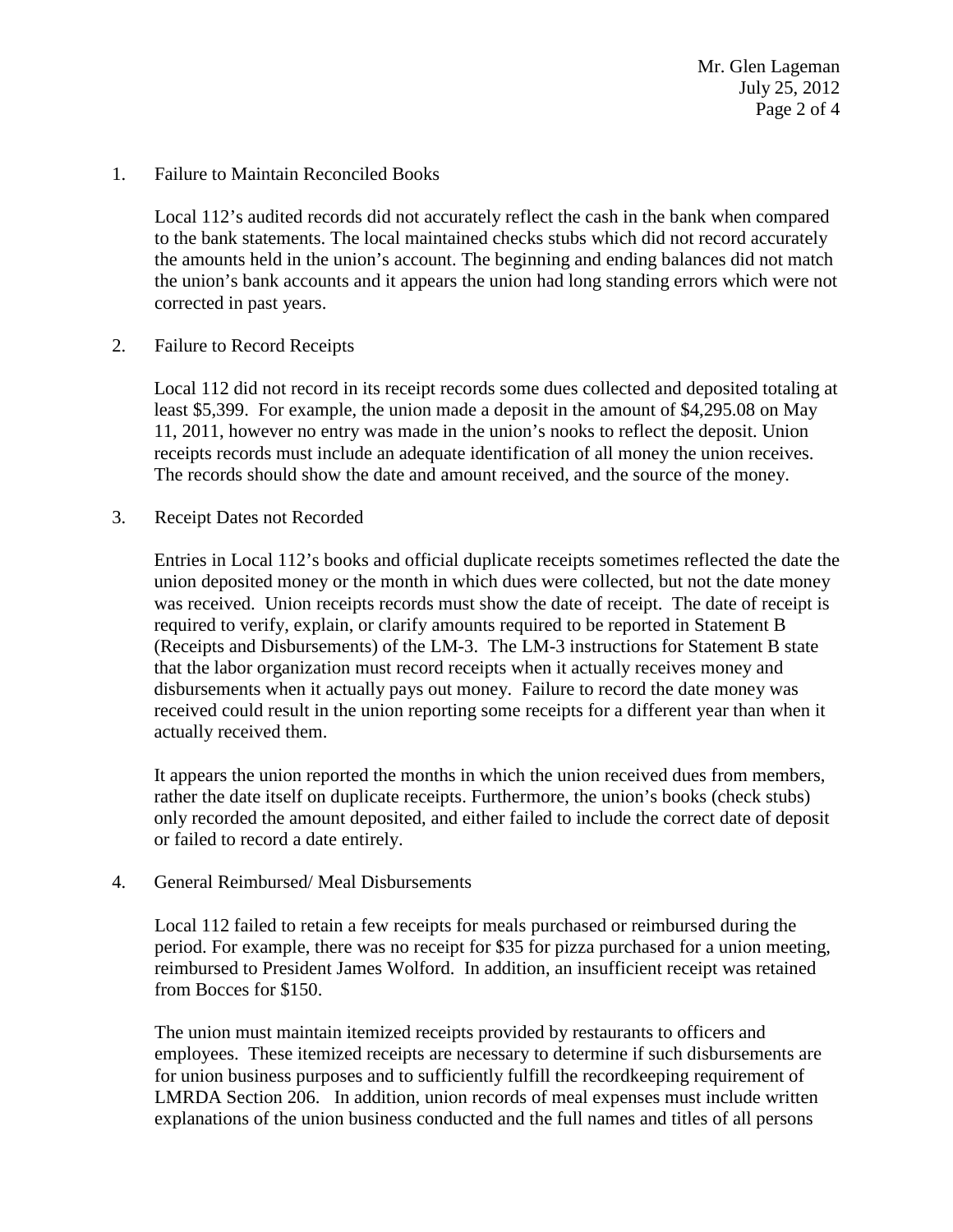who incurred the restaurant charges. Also, the records retained must identify the names of the restaurants where the officers or employees incurred meal expenses.

Based on your assurance that Local 112 will retain adequate documentation in the future, OLMS will take no further enforcement action at this time regarding the above violations.

## Reporting Violations

The audit disclosed a violation of LMRDA Section 201(b), which requires labor organizations to file annual financial reports accurately disclosing their financial condition and operations. The Labor Organization Annual Report (Form LM-2 / LM-3) filed by Local 112 for the fiscal year ended December 31, 2011, was deficient in the following areas:

1. Disbursements to Officers (LM-3)

Local 112 did not properly transfer the amount disbursed to officers from Item 24 (All Officers and Disbursements to Officers), Line 11 (Net Disbursements) to Item 45 on the form totaling at least \$2,361. It appears the union erroneously reported these payments in either Item 48 (Office & Administrative Expense) or Item 54 (Other Disbursements).

2. Cash Reconciliation

It appears that the cash figures reported in Item 25 (Cash) are not the figures according to Local 112's books after reconciliation to the bank statements. The instructions for Item 25 state that the union should obtain account balances from its books as reconciled to the balances shown on bank statements. The OLMS audit found that the beginning and ending balances used for the LM-3 were incorrect as reconciled to the balances shown on the bank statement. An explanation should be provided in Item 56 (Additional Information) to account for the discrepancy from the previous years' ending balance.

3. Bond Amount

Local 112 failed to report the correct amount recoverable under the organization's fidelity bond for loss caused by any officer or employee in Item 20 of the LM-3. The audit found the maximum amount recoverable was \$12,500, however only \$5,000 was reported on the form.

Local 112 must file an amended Form LM-3 for the fiscal year ended December 31, 2011, to correct the deficient items discussed above. I encourage Local 112 to complete, sign, and file its report electronically using the Electronic Forms System (EFS) available at the OLMS website at [www.olms.dol.gov.](http://www.olms.dol.gov/) Reporting forms and instructions can be downloaded from the website, if you prefer not to file electronically. The amended Form LM-3 should be filed electronically no later than August 17, 2012 or submitted to this office at the above address by the same date. Before filing, review the report thoroughly to be sure it is complete and accurate. Paper reports must be signed with original signatures.